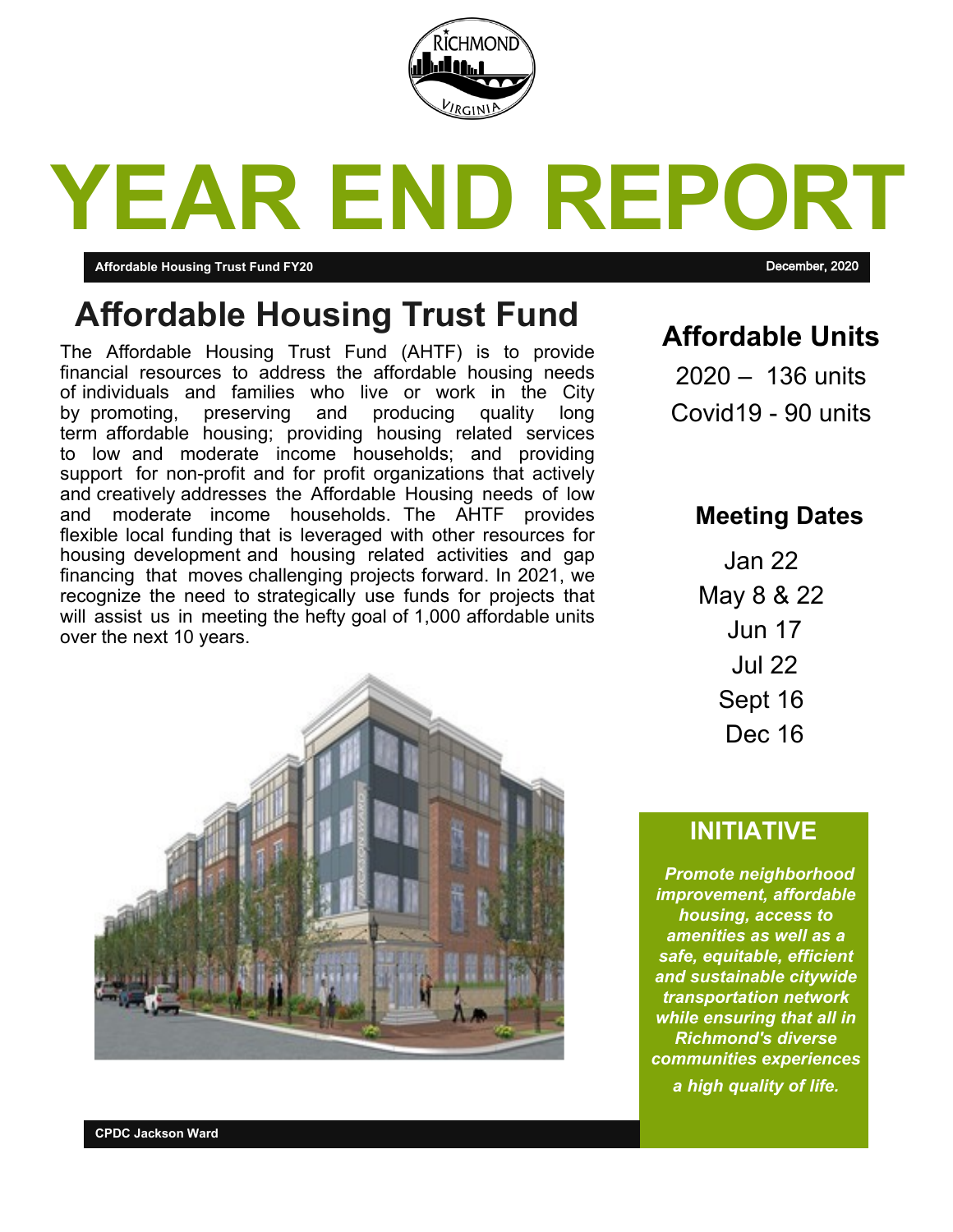



# **FY20 Progress Summary**

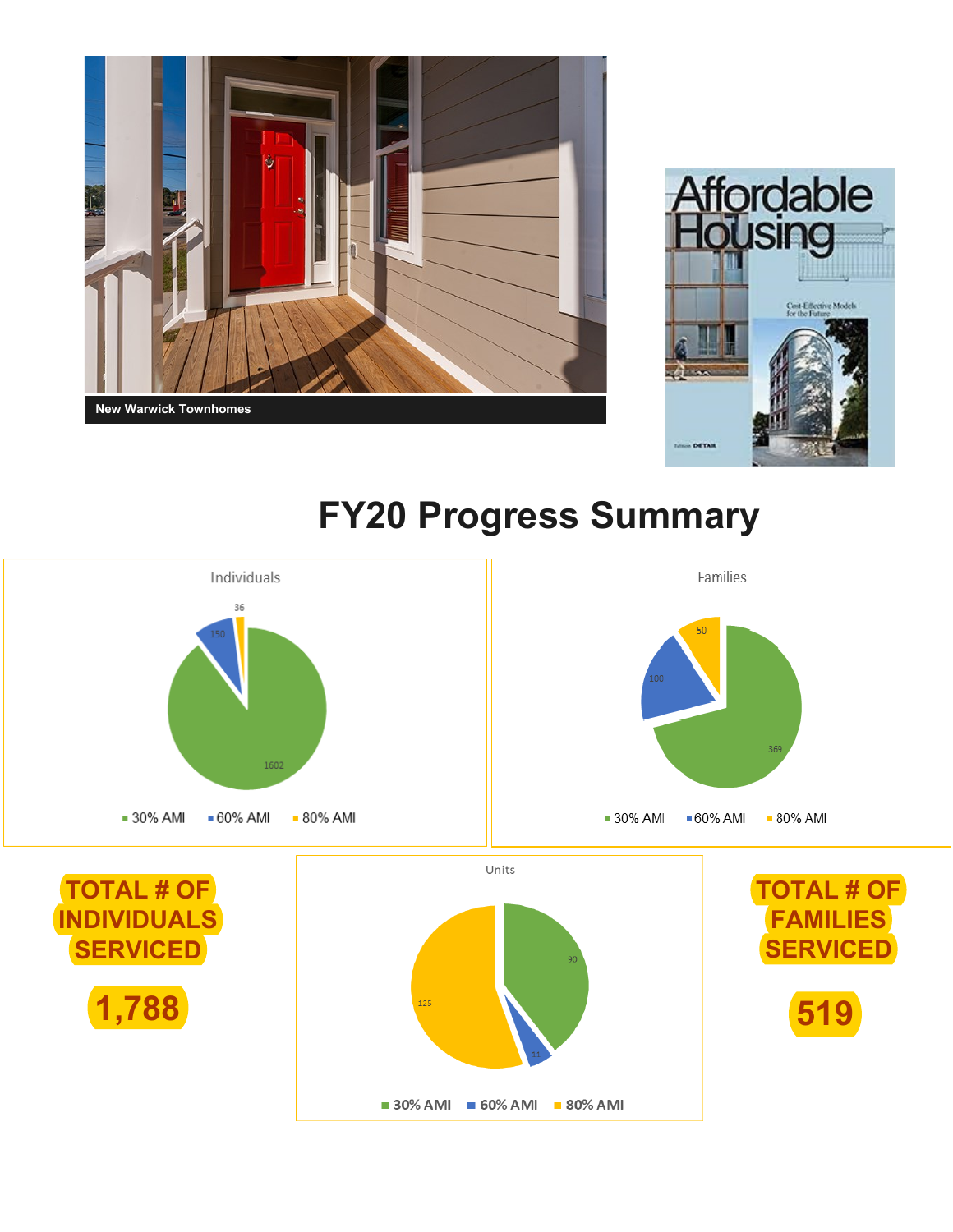# **\$2,900,000 Allocated Funds**

### **FY20 Applicants**

- Townhomes of **Warwick**
- Dakota Partners
- **Commonwealth** Catholic Charities
- **Community** Preservation & **Development** Corp
- The Lawson **Group**
- The Community **Builders**
- Richmond Metropolitan Habitat
- New Start Community Development
- Southside Community Development & Housing Corp
- **HomeAgain**
- **ProjectHomes**
- St. Joseph's Villa Virginia Support-
- ive Housing Rebuilding To-
- gether Richmond **HOME**
- **Homeward**
- Saint Francis Home
- Richmond Redevelopment & Housing Authority
- Better Housing **Coalition**
- Richmond Behav-ioral **Health**



#### **Saint Francis Home**

## **FY20 Award Recipients**

| <b>Recipient</b>            | <b>Award \$</b> |           | Leveraged |              | #Unit   |
|-----------------------------|-----------------|-----------|-----------|--------------|---------|
| <b>Townhomes of Warwick</b> |                 | \$260,500 |           | \$6,140,891  |         |
| <b>Dakota Partners</b>      | \$              | 300,000   | \$        | 1,000,000    | 66 (80% |
| CCC                         | \$              | 15,000    | \$        | 270,000      | 4 (60%  |
| <b>CPDC</b>                 | \$              | 600,000   |           | \$11,971,992 | 66 (80% |
| HomeAgain                   | \$              | 40,000    | \$        | 460,000      |         |
| ProjectHomes                | \$              | 50,000    | \$        | 493,095      |         |
| VSH (Homelink)              | \$              | 100,000   | \$        | 1,809,019    |         |
| <b>VSH (Richmond Move)</b>  | \$              | 84,000    | \$        | 71,880       |         |
| Rebuilding RichmondTogether | \$              | 30,000    | \$        | 460,000      |         |
| <b>HOME</b>                 | \$              | 50,000    | \$        | 250,450      |         |
| Homeward                    | \$              | 50,000    | \$        | 50,000       |         |
| <b>St. Francis Home</b>     | \$              | 100,000   | \$        | 334,000      |         |
| <b>RRHA</b>                 | \$              | 100,000   | \$        | 238,000      |         |
| <b>BHC</b>                  | \$              | 39,840    | \$        | 150,000      |         |
| <b>RBHA</b>                 | \$              | 35,000    | \$        | 197,170      |         |
| St. Joseph's Villa          |                 | 120,000   | \$        | 610,412      |         |
|                             |                 |           |           |              |         |

**\$1,974,340 \$24,506,909**

 $\leq$  $\leq$  $\leq$